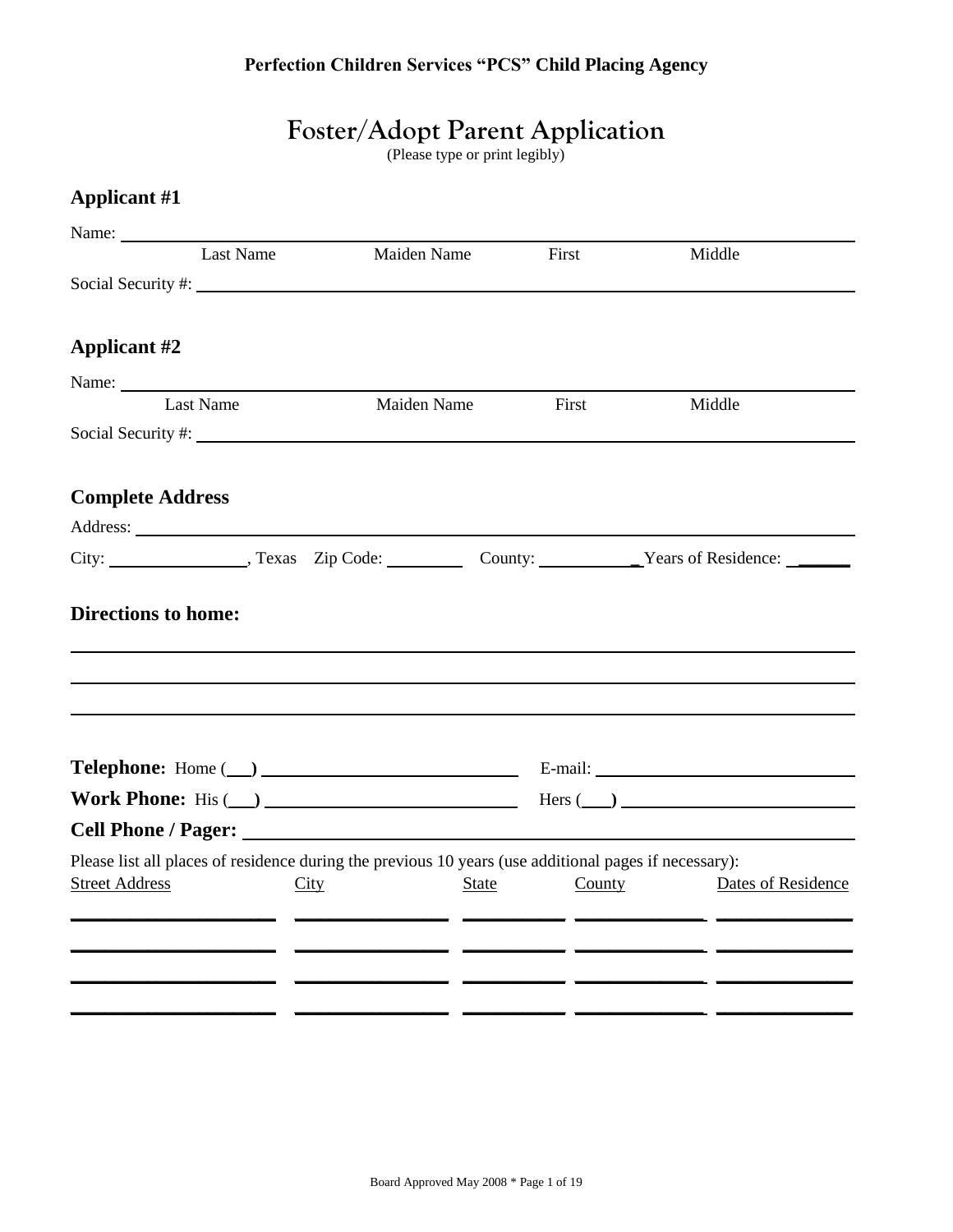## **Employment History**

(Please show all employment for the last five years)

|                 | Position or Title:                          |
|-----------------|---------------------------------------------|
| Salary or Wage: | Length of Employment:                       |
|                 |                                             |
|                 |                                             |
|                 |                                             |
|                 | Position or Title:                          |
|                 | Length of Employment:                       |
|                 |                                             |
|                 |                                             |
|                 |                                             |
|                 | Position or Title:<br>Length of Employment: |
|                 |                                             |
|                 |                                             |
|                 |                                             |
|                 |                                             |
|                 | Position or Title:                          |
|                 | Length of Employment:                       |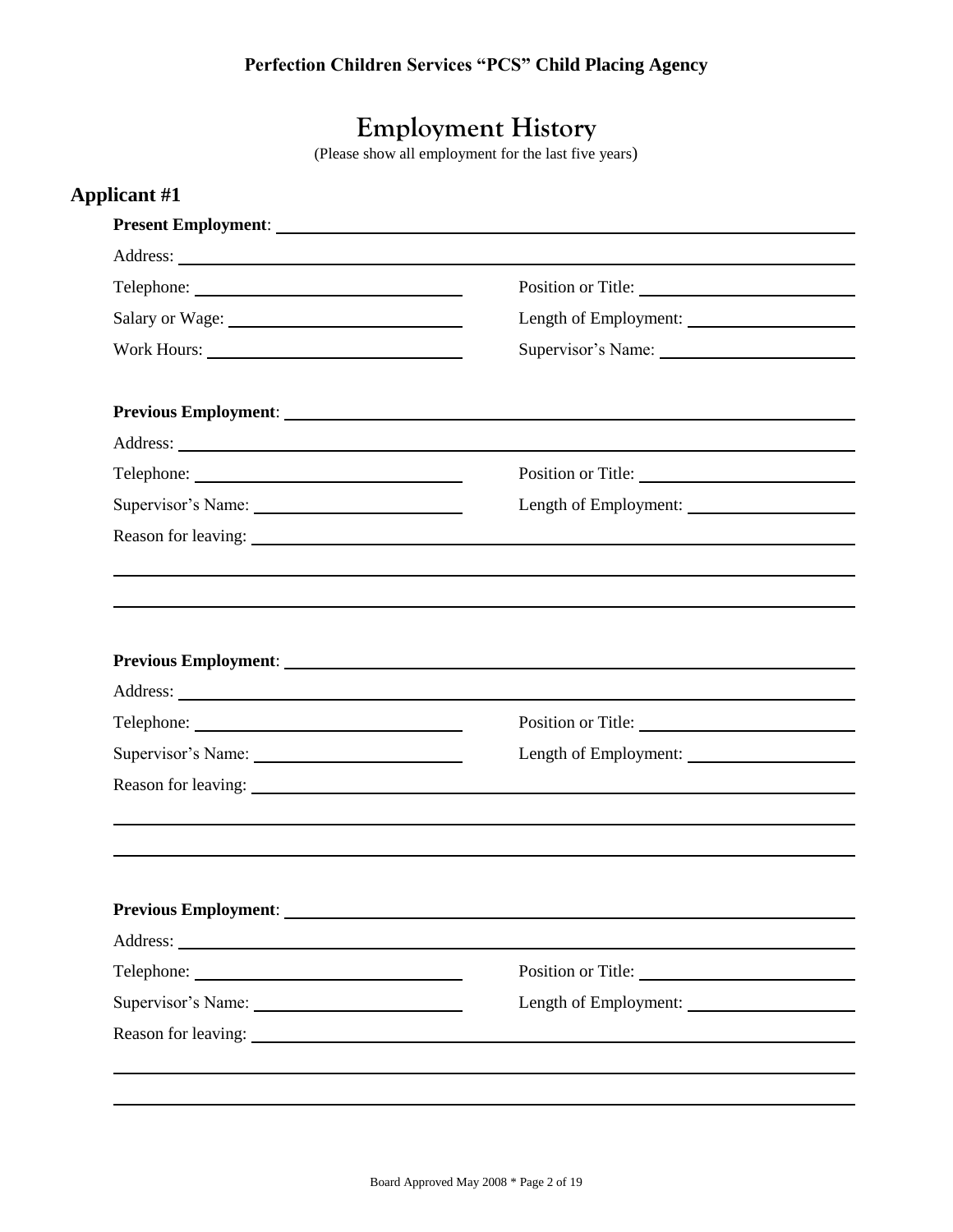|                    | Position or Title:                          |
|--------------------|---------------------------------------------|
|                    |                                             |
|                    | Supervisor's Name:                          |
|                    |                                             |
|                    |                                             |
|                    | Position or Title:                          |
| Supervisor's Name: |                                             |
|                    |                                             |
|                    |                                             |
|                    | Position or Title:<br>Length of Employment: |
| Supervisor's Name: |                                             |
|                    |                                             |
|                    |                                             |
|                    | Position or Title:                          |
|                    | Length of Employment:                       |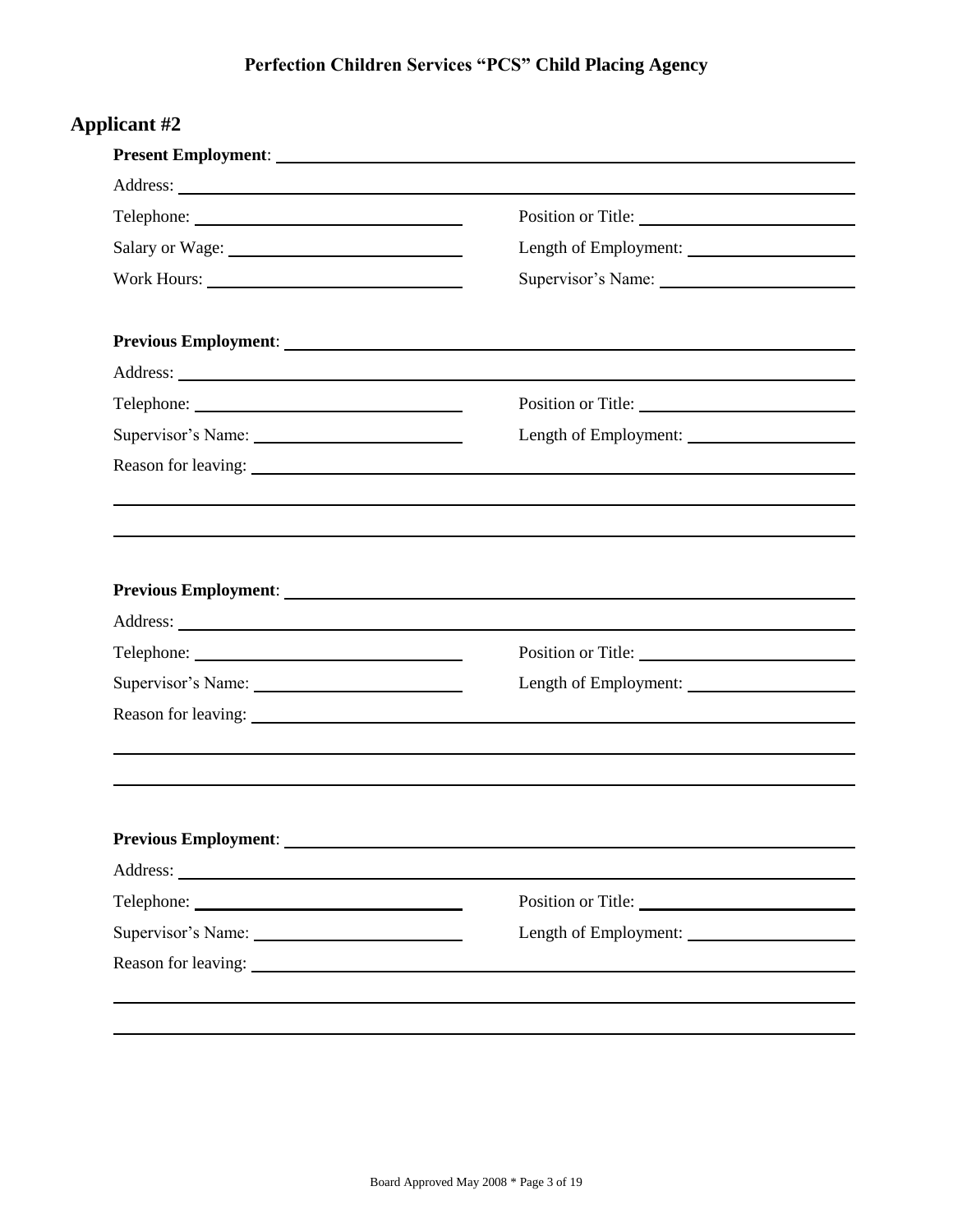| <b>Perfection Children Services "PCS" Child Placing Agency</b>                                                                                                                                                                                                                                |  |  |                                 |  |  |  |
|-----------------------------------------------------------------------------------------------------------------------------------------------------------------------------------------------------------------------------------------------------------------------------------------------|--|--|---------------------------------|--|--|--|
| <b>Marital History</b>                                                                                                                                                                                                                                                                        |  |  |                                 |  |  |  |
| <b>Current Marital Status:</b>                                                                                                                                                                                                                                                                |  |  | Married Single Divorced Widowed |  |  |  |
| If you are married, both you and your spouse must apply together. You must attach a copy of your<br>marriage license or declaration of marriage.                                                                                                                                              |  |  |                                 |  |  |  |
| Date Divorce Finalized: New York 1988 and 2008. The Contract of the Contract of the Contract of the Contract of the Contract of the Contract of the Contract of the Contract of the Contract of the Contract of the Contract o<br>If divorced, you must supply a copy of your divorce decree. |  |  |                                 |  |  |  |
| Applicant #1 Previous Marriages (If more than one, use a separate page)                                                                                                                                                                                                                       |  |  |                                 |  |  |  |
| Date of Marriage: From the contract of Marriage: From the contract of the contract of $\sim$                                                                                                                                                                                                  |  |  |                                 |  |  |  |
| How ended: $\Box$ Death $\Box$ Divorce                                                                                                                                                                                                                                                        |  |  |                                 |  |  |  |
| If divorced, where was divorce recorded? (County, State) _______________________                                                                                                                                                                                                              |  |  |                                 |  |  |  |
| Name of previous spouse example and the state of previous spouse                                                                                                                                                                                                                              |  |  |                                 |  |  |  |
| Date of Marriage: From to to the matrix of Marriage: From the state of Marriage: From the state of Marriage of Marriage of Marriage of Marriage of Marriage of Marriage of Marriage of Marriage of Marriage of Marriage of Mar                                                                |  |  |                                 |  |  |  |

If divorced, where was divorce recorded? (County, State) Name of previous spouse

| Date of Marriage: From                                   | tΟ |
|----------------------------------------------------------|----|
| How ended: $\Box$ Death $\Box$ Divorce                   |    |
| If divorced, where was divorce recorded? (County, State) |    |

**Applicant #2 Previous Marriages** (If more than one, use a separate page)

How ended:  $\Box$  Death  $\Box$  Divorce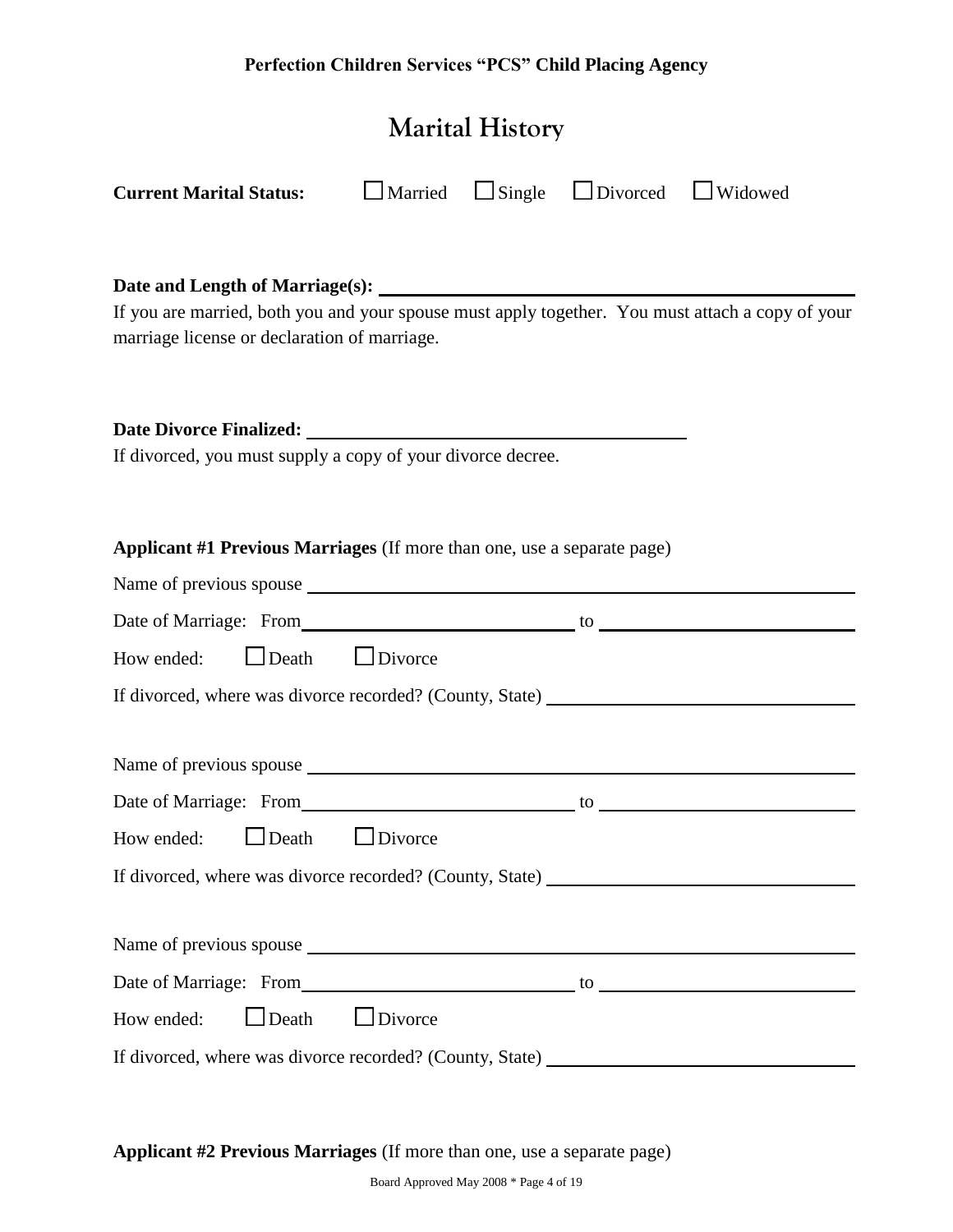| Date of Marriage: From the contract of Marriage: From the contract of the contract of $\sim$                                                                                                                                   |  |
|--------------------------------------------------------------------------------------------------------------------------------------------------------------------------------------------------------------------------------|--|
| How ended: $\Box$ Death $\Box$ Divorce                                                                                                                                                                                         |  |
| If divorced, where was divorce recorded? (County, State) _______________________                                                                                                                                               |  |
|                                                                                                                                                                                                                                |  |
|                                                                                                                                                                                                                                |  |
| Date of Marriage: From to to the material contract of Marriage: From the state of Marriage: From the state of Marriage of Marriage of Marriage of Marriage of Marriage of Marriage of Marriage of Marriage of Marriage of Marr |  |
| How ended: $\Box$ Death $\Box$ Divorce                                                                                                                                                                                         |  |
| If divorced, where was divorce recorded? (County, State) _______________________                                                                                                                                               |  |
|                                                                                                                                                                                                                                |  |
|                                                                                                                                                                                                                                |  |
| Date of Marriage: From to to the matrix of the contract of Marriage: From the contract of Marriage: The contract of the contract of the contract of the contract of the contract of the contract of the contract of the contra |  |
| How ended: $\Box$ Death $\Box$ Divorce                                                                                                                                                                                         |  |
| If divorced, where was divorce recorded? (County, State) _______________________                                                                                                                                               |  |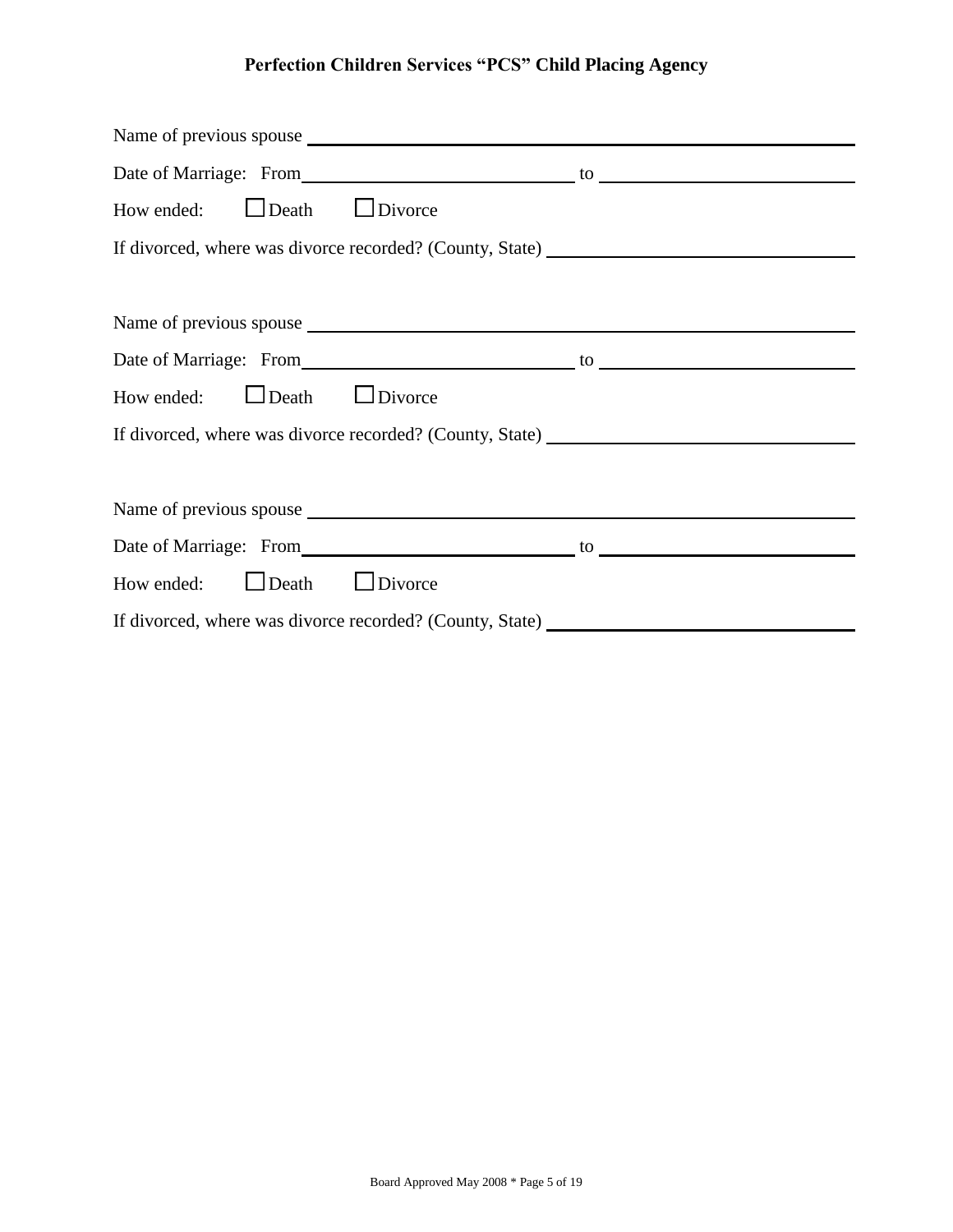## **Household Information**

Please provide the following information on every other member of your household besides you and/or your spouse. Please note that we will be running criminal background checks on every person in your home over the age of 13 years old

| <b>Name</b> | Relationship | <b>DOB</b> | <b>Sex</b> | <b>Social Security #</b> |
|-------------|--------------|------------|------------|--------------------------|
|             |              |            |            |                          |
|             |              |            |            |                          |
|             |              |            |            |                          |
|             |              |            |            |                          |
|             |              |            |            |                          |
|             |              |            |            |                          |
|             |              |            |            |                          |

Does anyone in the house have a serious illness, a handicap, a chronic problem, or nervous condition?  $\Box$  Yes  $\Box$  No

If "Yes," who and since when? (Give dates, describe their medical treatment and/or counseling):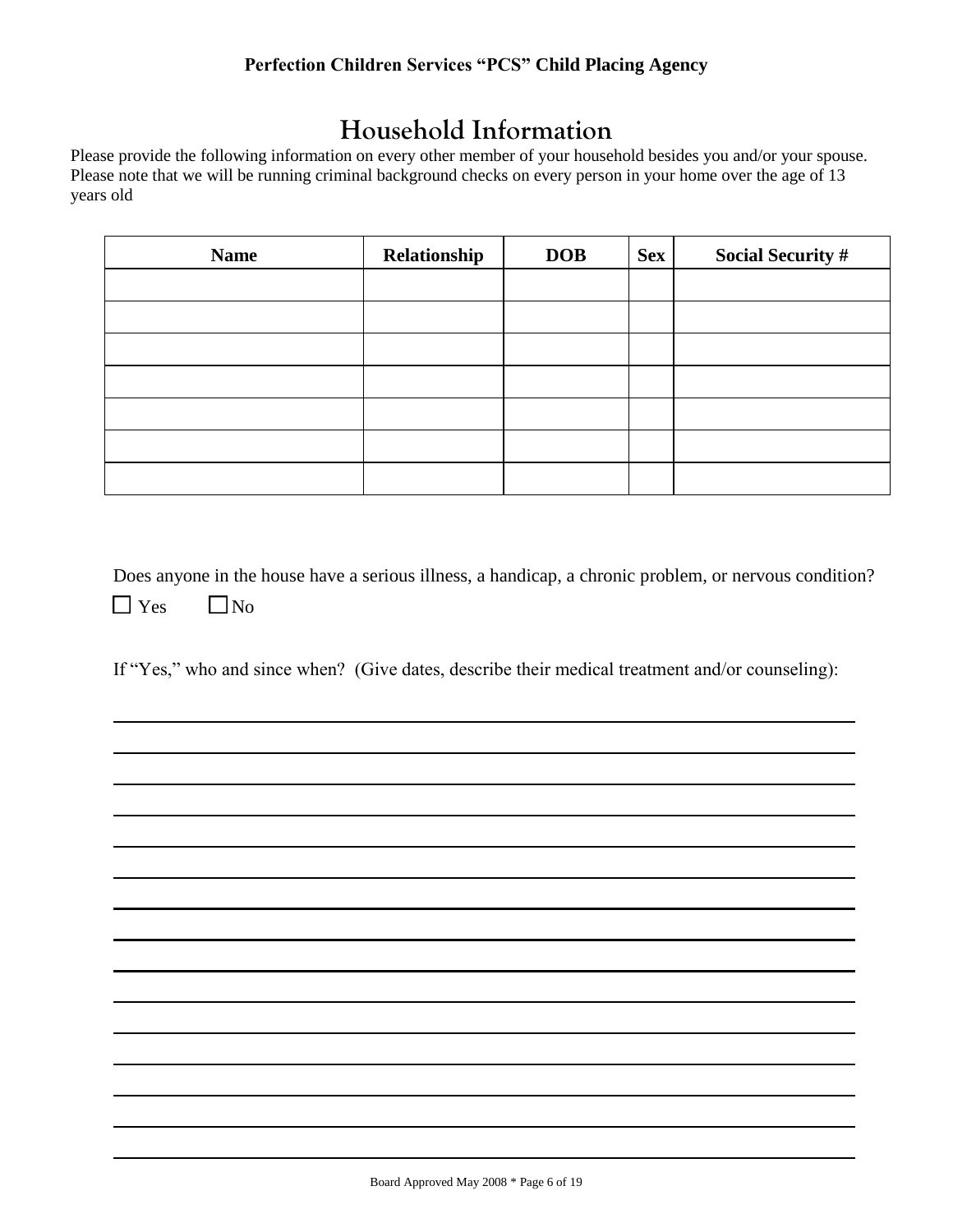Give the names of any of your children or your spouse's children who live outside your household. Include grown children. Please know that we are required to obtain references from all of your children and your spouse's children living outside your household.

| <b>Name</b> | <b>Sex</b> | Age | <b>Complete Address</b> | <b>Whose Child?</b><br>(Husband/Wife) |
|-------------|------------|-----|-------------------------|---------------------------------------|
|             |            |     |                         |                                       |
|             |            |     |                         |                                       |
|             |            |     |                         |                                       |
|             |            |     |                         |                                       |
|             |            |     |                         |                                       |
|             |            |     |                         |                                       |
|             |            |     |                         |                                       |
|             |            |     |                         |                                       |
|             |            |     |                         |                                       |
|             |            |     |                         |                                       |
|             |            |     |                         |                                       |

Have you discussed foster/adopt parenting with your spouse, members of your household?

 $\Box$  Yes  $\Box$  No

| $\Box$ Yes<br>$\Box$ No<br>Are they supportive of your decision? |  |
|------------------------------------------------------------------|--|
|------------------------------------------------------------------|--|

Explain: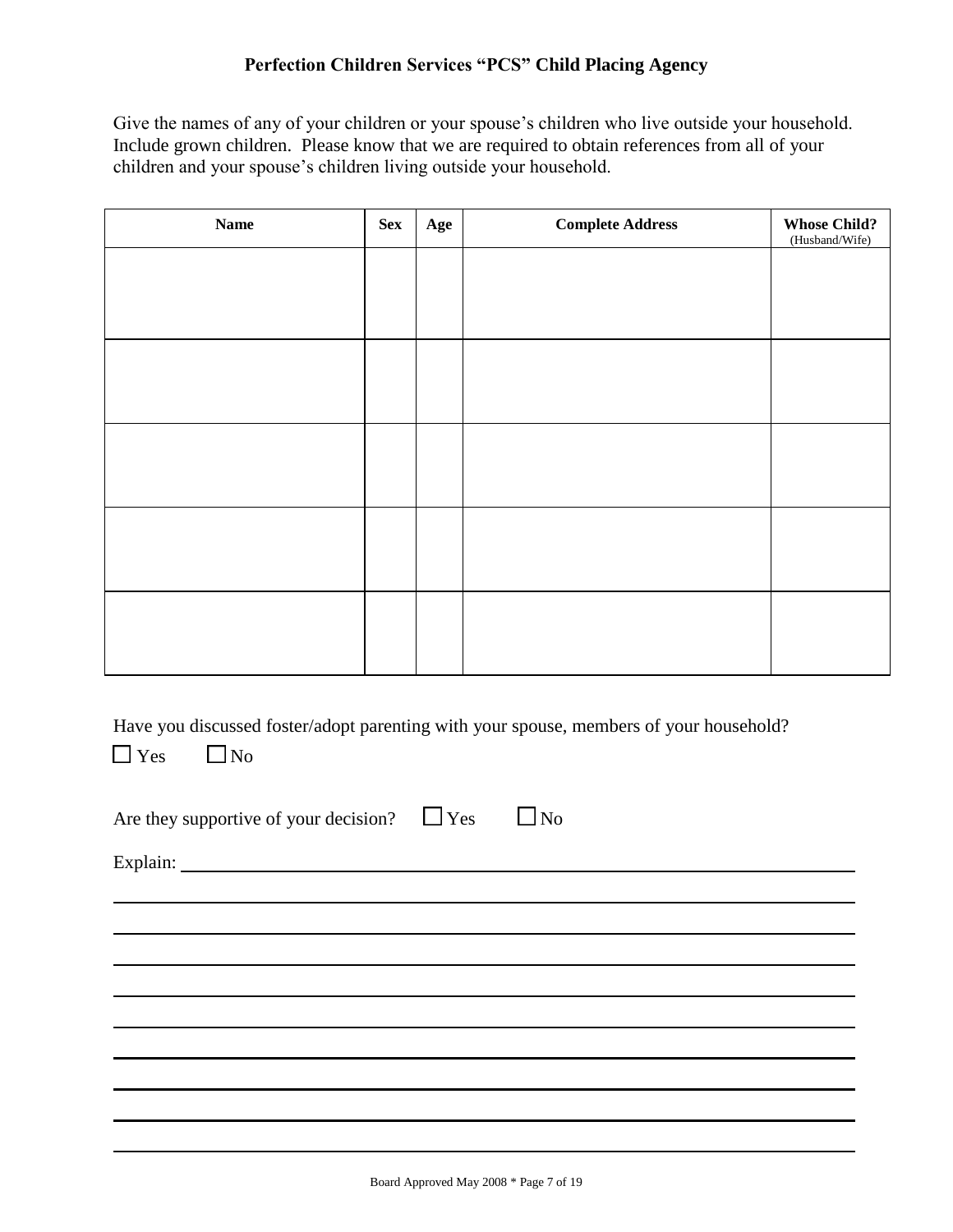# **Academic History**

## **Applicant #1**

|                                                                                          | High School Diploma/GED, College Degrees, Professional Licenses or Certifications                                                                                                                                              |
|------------------------------------------------------------------------------------------|--------------------------------------------------------------------------------------------------------------------------------------------------------------------------------------------------------------------------------|
|                                                                                          |                                                                                                                                                                                                                                |
|                                                                                          | $\Box$ Spoken<br>$\Box$ Written                                                                                                                                                                                                |
| <b>Applicant #2</b>                                                                      |                                                                                                                                                                                                                                |
|                                                                                          | High School Diploma/GED, College Degrees, Professional Licenses or Certifications                                                                                                                                              |
|                                                                                          |                                                                                                                                                                                                                                |
|                                                                                          | $\Box$ Spoken<br>$\Box$ Written                                                                                                                                                                                                |
|                                                                                          | <b>Military Service</b>                                                                                                                                                                                                        |
| <b>Applicant #1</b>                                                                      |                                                                                                                                                                                                                                |
| Branch(es) of Service                                                                    | Years of Service                                                                                                                                                                                                               |
| Highest Rank/Rate Attained Manual Account of the Attained Manual Account of the Attained |                                                                                                                                                                                                                                |
|                                                                                          |                                                                                                                                                                                                                                |
| <b>Applicant #2</b>                                                                      |                                                                                                                                                                                                                                |
|                                                                                          | Branch(es) of Service Nearly 1988 Nearly 1988 Nearly 1988 Nearly 1988 Nearly 1988 Nearly 1988 Nearly 1988 Nearly 1988 Nearly 1988 Nearly 1988 Nearly 1988 Nearly 1988 Nearly 1988 Nearly 1988 Nearly 1988 Nearly 1988 Nearly 1 |
| Highest Rank/Rate Attained Law 2012 19:30 and 2013                                       |                                                                                                                                                                                                                                |
|                                                                                          | Years(s)                                                                                                                                                                                                                       |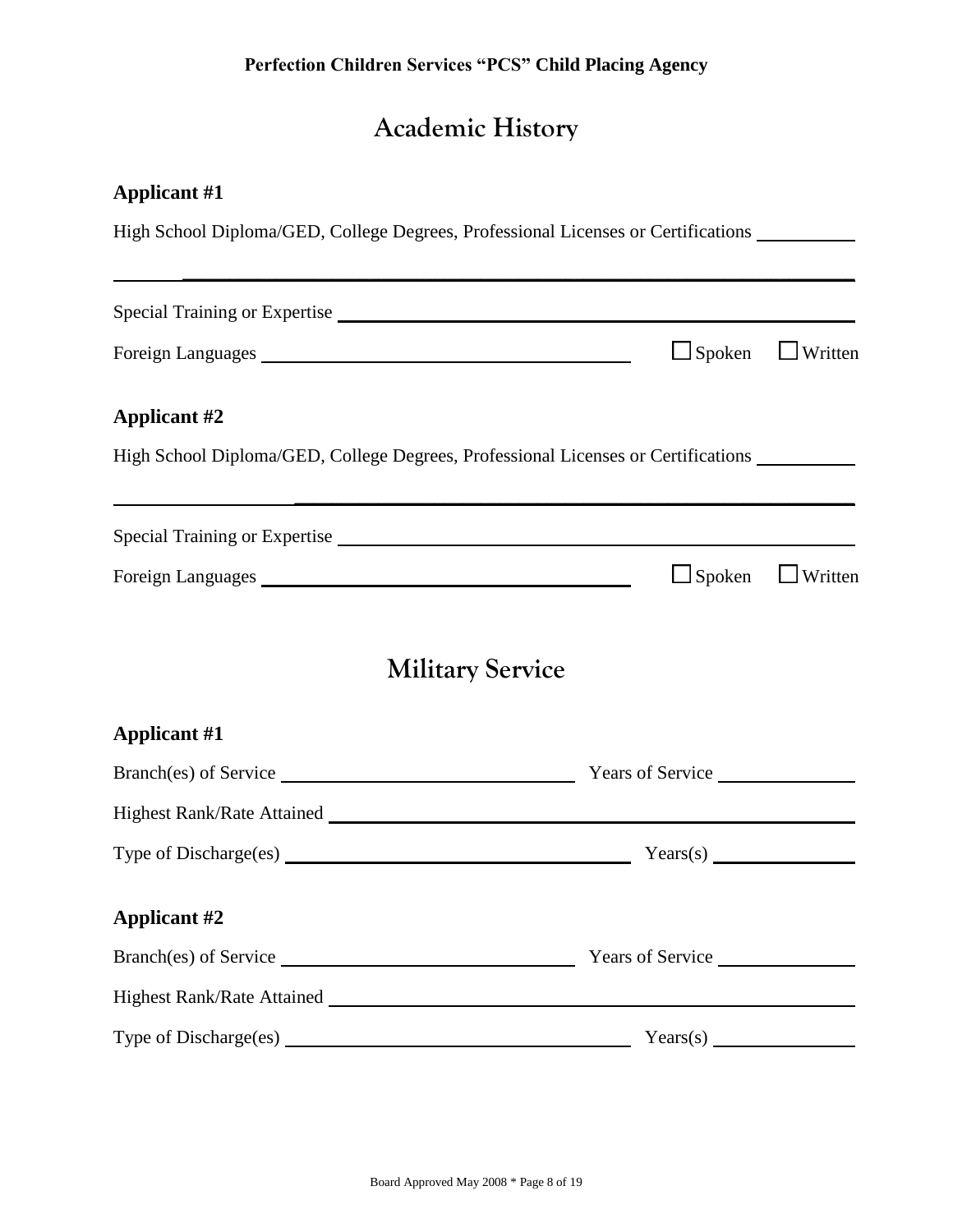## **Previous Child Care Experience**

### **Applicant #1**

(Include church, community, volunteer, family, etc.) Do not include foster care experience.

### **Applicant #2**

(Include church, community, volunteer, family, etc.) Do not include foster care experience.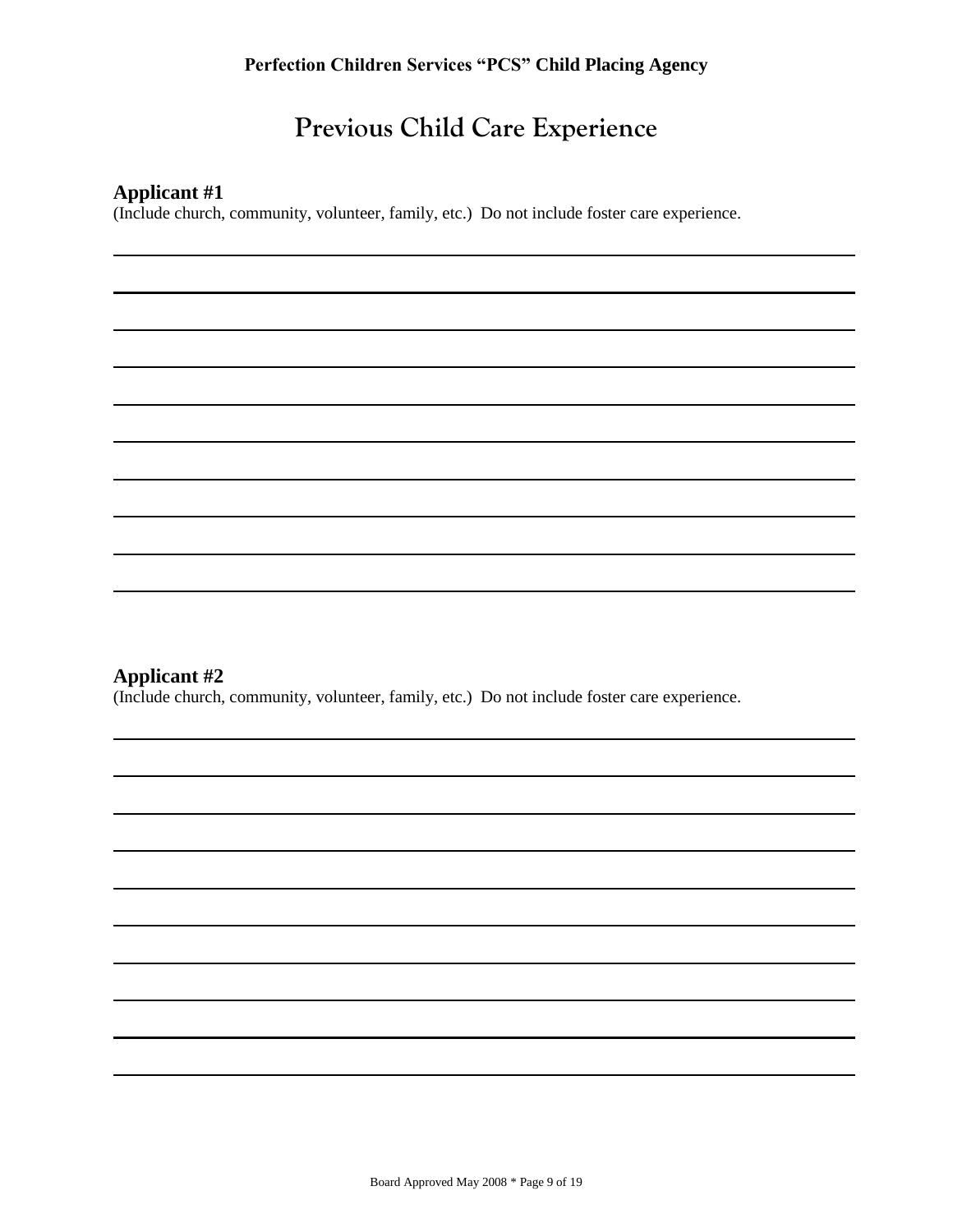# **Foster Parenting History**

| • Have you or your spouse ever applied to another child placing agency to provide foster care or<br>$\Box$ Yes<br>$\Box$ No<br>adoption?                                                                                                                                   |
|----------------------------------------------------------------------------------------------------------------------------------------------------------------------------------------------------------------------------------------------------------------------------|
| If "Yes," please list all agencies to which you have applied starting with the most recent.                                                                                                                                                                                |
| Agency #1                                                                                                                                                                                                                                                                  |
| Date of Application                                                                                                                                                                                                                                                        |
|                                                                                                                                                                                                                                                                            |
| What disposition was made of your application? __________________________________                                                                                                                                                                                          |
| Agency #2                                                                                                                                                                                                                                                                  |
| Date of Application                                                                                                                                                                                                                                                        |
|                                                                                                                                                                                                                                                                            |
| What disposition was made of your application? _________________________________                                                                                                                                                                                           |
| • How did you learn about Perfection Children Services program? (if you heard about us from a friend,<br>• Have you or your spouse ever been a foster parent?<br>$\Box$ Yes<br>$\Box$ No<br>$\Box$ Yes<br>• Have you or your spouse ever been a house parent?<br>$\Box$ No |
| If "Yes," please list the name(s) of the organization(s) $\frac{1}{\sqrt{1-\frac{1}{n}}\sqrt{1-\frac{1}{n}}\sqrt{1-\frac{1}{n}}\sqrt{1-\frac{1}{n}}}}$                                                                                                                     |
| Describe your experience: Later and the set of the set of the set of the set of the set of the set of the set of the set of the set of the set of the set of the set of the set of the set of the set of the set of the set of                                             |
| • What age, sex and number of youth do you and your spouse currently prefer?                                                                                                                                                                                               |
| • What youth behaviors or problems would be generally unacceptable to you and your spouse?                                                                                                                                                                                 |
| • Other information helpful in matching youth to your family: __________________                                                                                                                                                                                           |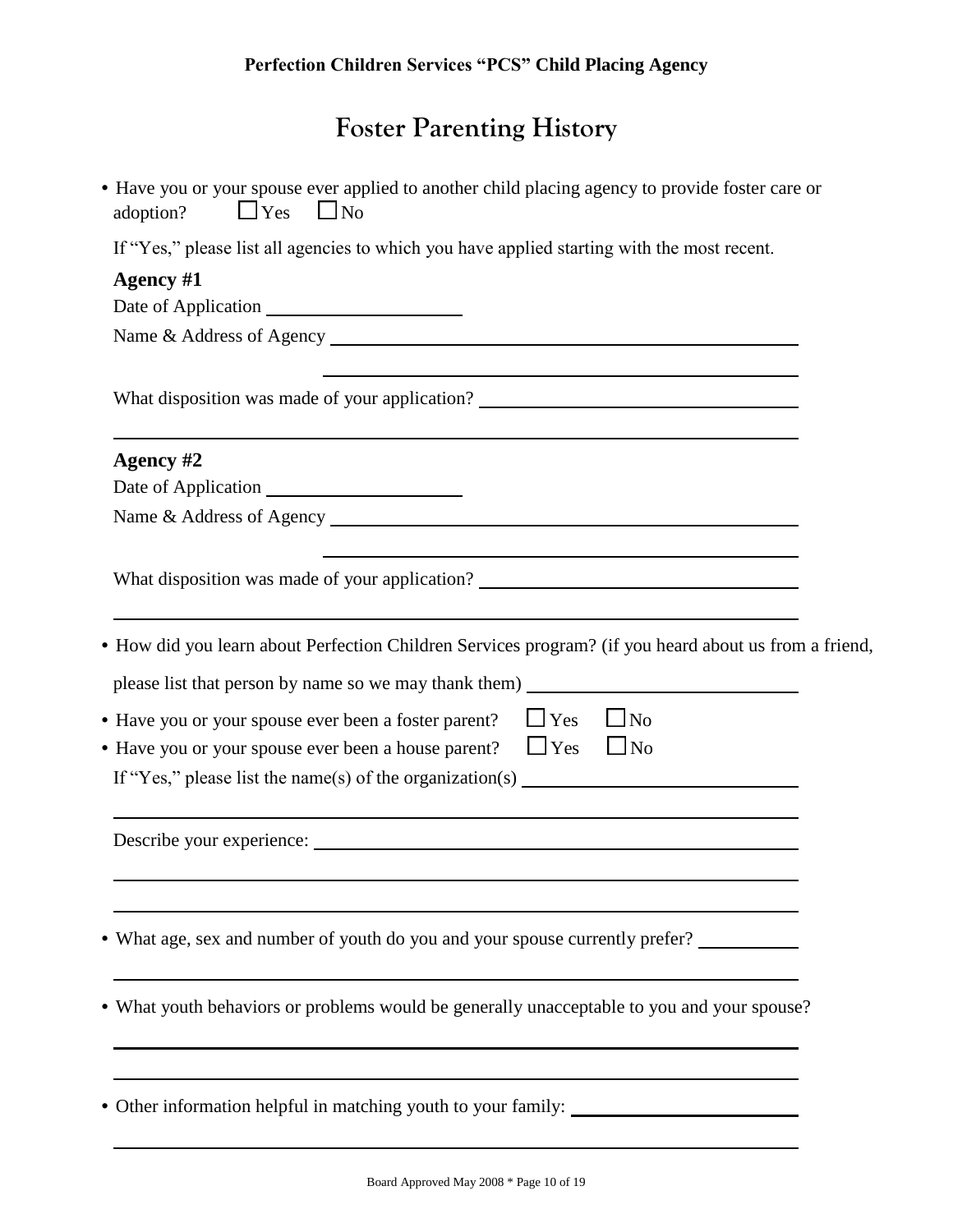## **Personal Interests**

### **Applicant #1**

How do you like to spend your leisure time?

List specific hobbies and areas of interest:

### **Applicant #2**

How do you like to spend your leisure time?

List specific hobbies and areas of interest:

## **Religious Background**

**Applicant # 1** – What is your religious preference/affiliation? **Applicant # 2** – What is your religious preference/affiliation? Briefly explain your and your spouse's spiritual motivation for foster/adopt parenting:

| Do you or your spouse prefer to work with children of any particular religious background? $\Box$ Yes $\Box$ No |  |
|-----------------------------------------------------------------------------------------------------------------|--|
| Explain:                                                                                                        |  |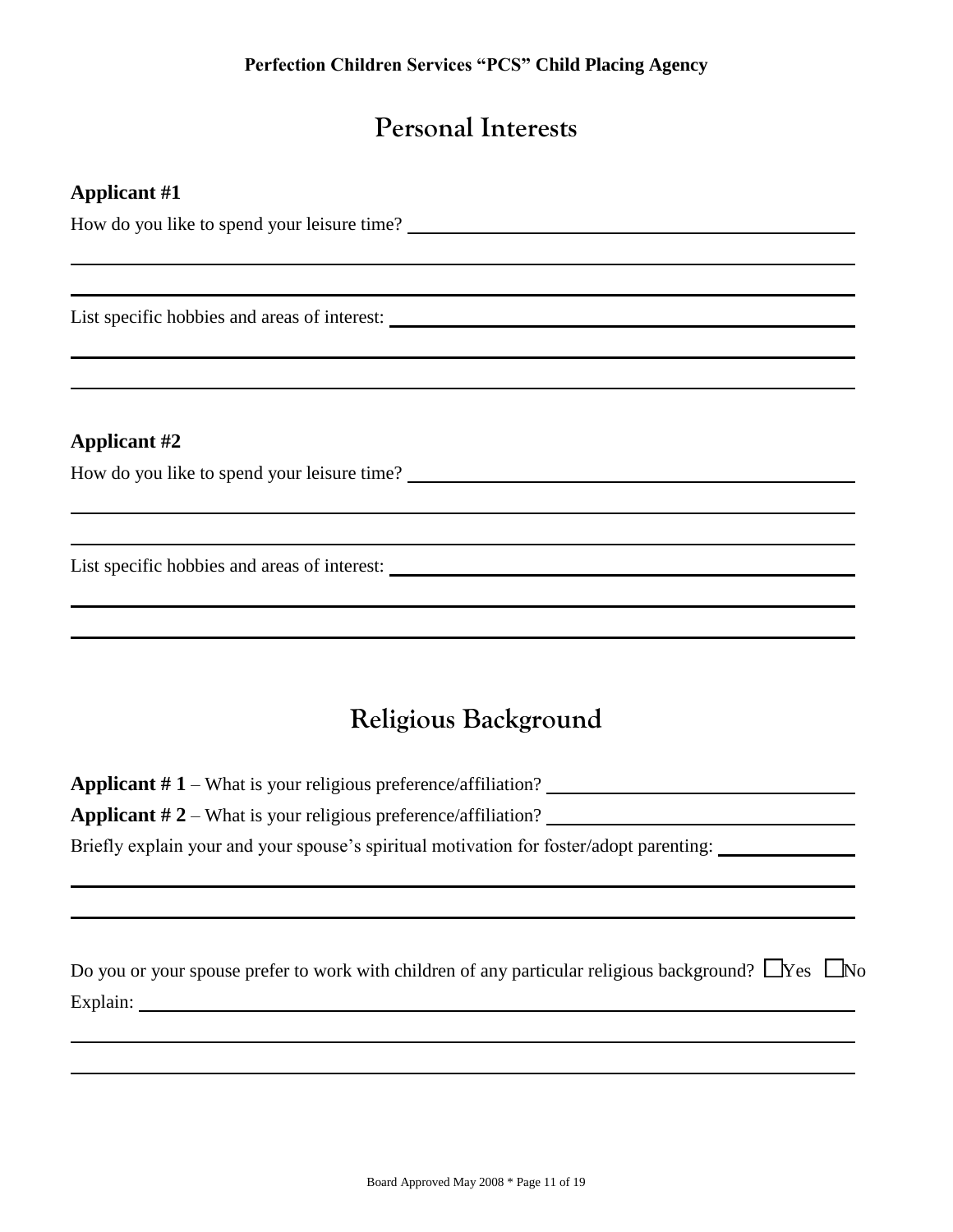## **Transportation**

Please list all vehicles that might be involved in transportation of foster/adopt children.

| Year | <b>Make</b> | <b>Model</b> | <b>Condition</b> |
|------|-------------|--------------|------------------|
|      |             |              |                  |
|      |             |              |                  |
|      |             |              |                  |
|      |             |              |                  |
|      |             |              |                  |
|      |             |              |                  |
|      |             |              |                  |
|      |             |              |                  |

| Do you have liability and personal injury protection insurance on your vehicle(s)? | $\Box$ Yes | $\Box$ No |
|------------------------------------------------------------------------------------|------------|-----------|
| Name of your auto insurance company:                                               |            |           |
| <b>Auto Insurance Policy Number:</b>                                               |            |           |

**(Please provide current photocopies of each applicant's driver's license and proof of auto insurance.)**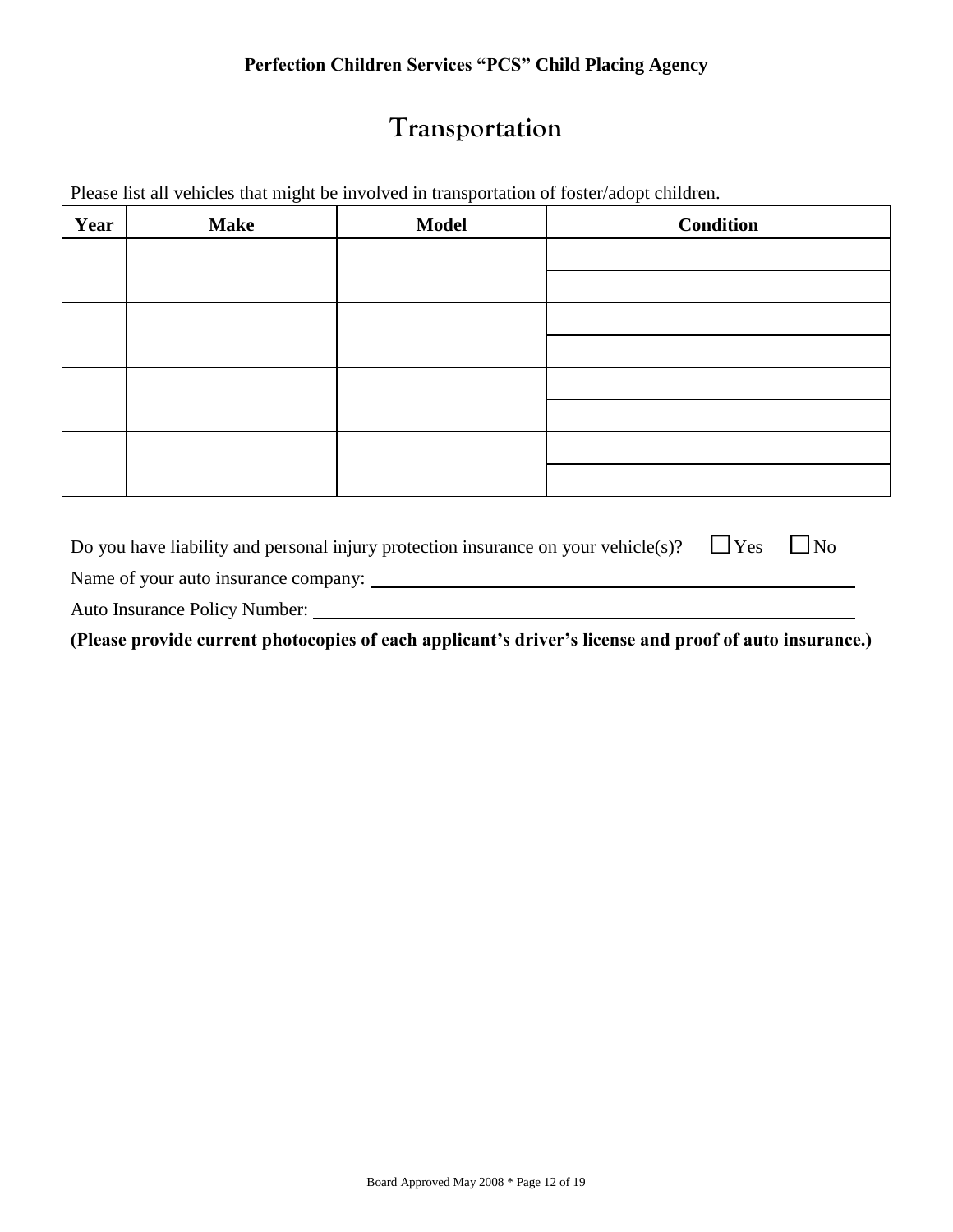## **Personal References**

Please list the **names and complete addresses** of **two personal and one professional person or couples not related** to you who have known you well enough for **at least two years** to inform us accurately regarding your moral character and lifestyle. Local references are preferred. Please try to vary the nature of your references, including those from spiritual, business or employment relationships, as well as social relationships.

#### **Personal Reference #1** г

| Name:<br><u>and the contract of the contract of the contract of the contract of the contract of the contract of the contract of the contract of the contract of the contract of the contract of the contract of the contract of the contr</u> |             |
|-----------------------------------------------------------------------------------------------------------------------------------------------------------------------------------------------------------------------------------------------|-------------|
| Nature of Relationship:                                                                                                                                                                                                                       |             |
| Address:                                                                                                                                                                                                                                      |             |
| Email:                                                                                                                                                                                                                                        |             |
| Phone:                                                                                                                                                                                                                                        | Other Phone |
|                                                                                                                                                                                                                                               |             |

### **Personal Reference #2**

| Name:                                                                               |                    |  |  |
|-------------------------------------------------------------------------------------|--------------------|--|--|
| Nature of Relationship:<br><u> 1989 - John Stone, amerikansk politiker († 1908)</u> |                    |  |  |
| Address:                                                                            |                    |  |  |
| Email:                                                                              |                    |  |  |
| Phone:                                                                              | <b>Other Phone</b> |  |  |

### **Professional Reference #1**

| Name:    |             |
|----------|-------------|
|          |             |
| Address: |             |
| Email:   |             |
| Phone:   | Other Phone |

### **Professional Reference #2**

| Name:                   |             |
|-------------------------|-------------|
| Nature of Relationship: |             |
| Address:                |             |
| Email:                  |             |
| Phone:                  | Other Phone |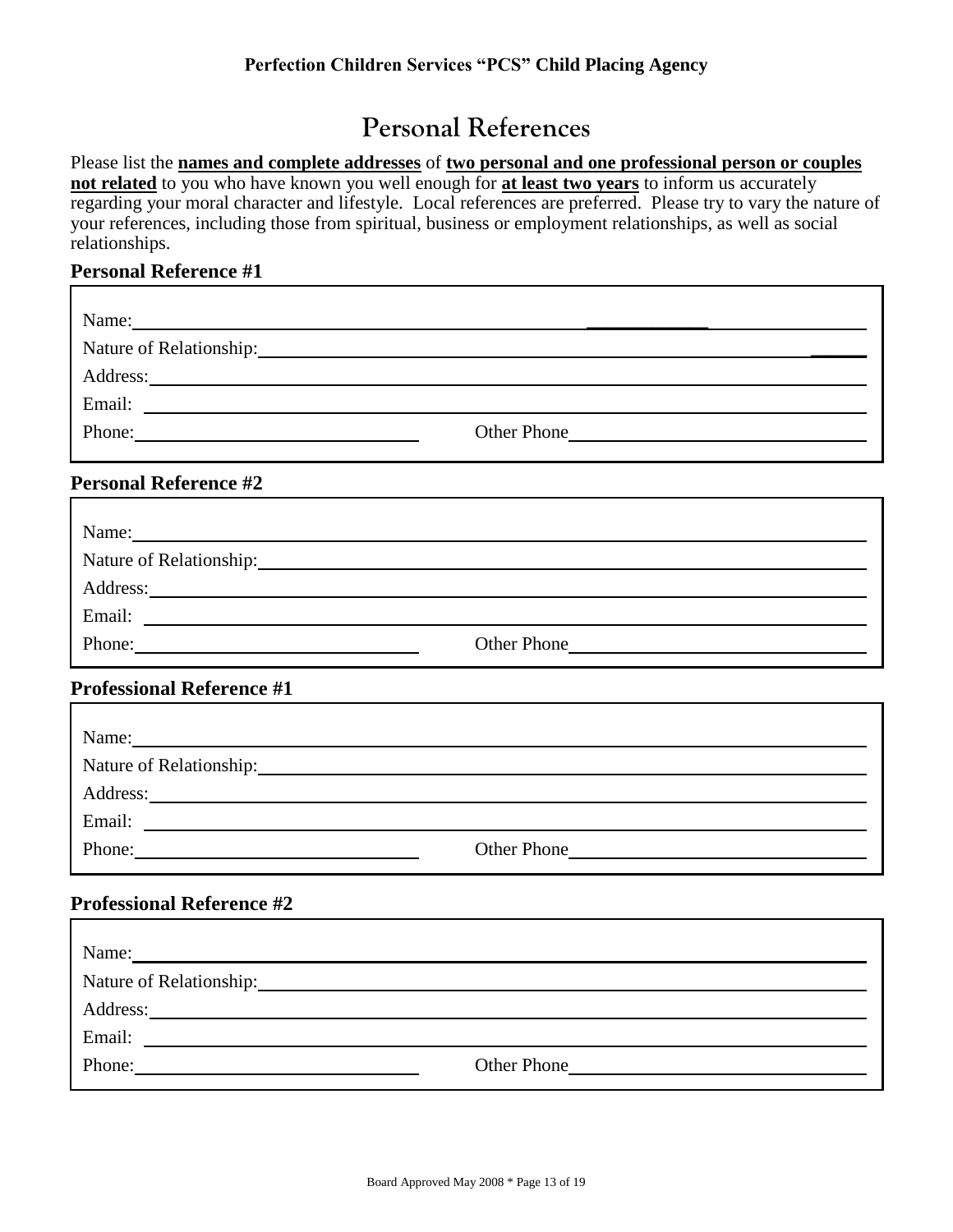## **Personal Background Information Applicant #1**

|  | $\Box$ Yes $\Box$ No Have you ever been involved in, either as an aggressor or victim, an act of assault, child<br>battering, child molestation, or child neglect?                                                                              |
|--|-------------------------------------------------------------------------------------------------------------------------------------------------------------------------------------------------------------------------------------------------|
|  | $\Box$ Yes $\Box$ No Have you been convicted or charged, or are you currently charged with a felony or<br>misdemeanor classified as an offense against a person, family, public indecency, or any<br>violation of the Controlled Substance Act? |
|  | $\Box$ Yes $\Box$ No Are you now receiving or have you ever received treatment for chemical dependency?                                                                                                                                         |
|  | $\Box$ Yes $\Box$ No Have you ever been hospitalized for an emotional or mental illness?                                                                                                                                                        |
|  | $\Box$ Yes $\Box$ No Are you now receiving or have you ever received psychiatric treatment?                                                                                                                                                     |
|  | $\Box$ Yes $\Box$ No Do you have any significant acute or chronic medical condition that could affect your<br>ability to parent foster/adopt children?                                                                                          |
|  | $\Box$ Yes $\Box$ No Have any of your children ever been placed in foster/adopt care, a treatment facility for<br>emotional or mental disturbance, or been committed to a state correctional facility?                                          |
|  | $\Box$ Yes $\Box$ No Do you expect any change in marital status, employment, family size or place of residence<br>within the next year?                                                                                                         |
|  |                                                                                                                                                                                                                                                 |
|  |                                                                                                                                                                                                                                                 |
|  |                                                                                                                                                                                                                                                 |
|  |                                                                                                                                                                                                                                                 |
|  |                                                                                                                                                                                                                                                 |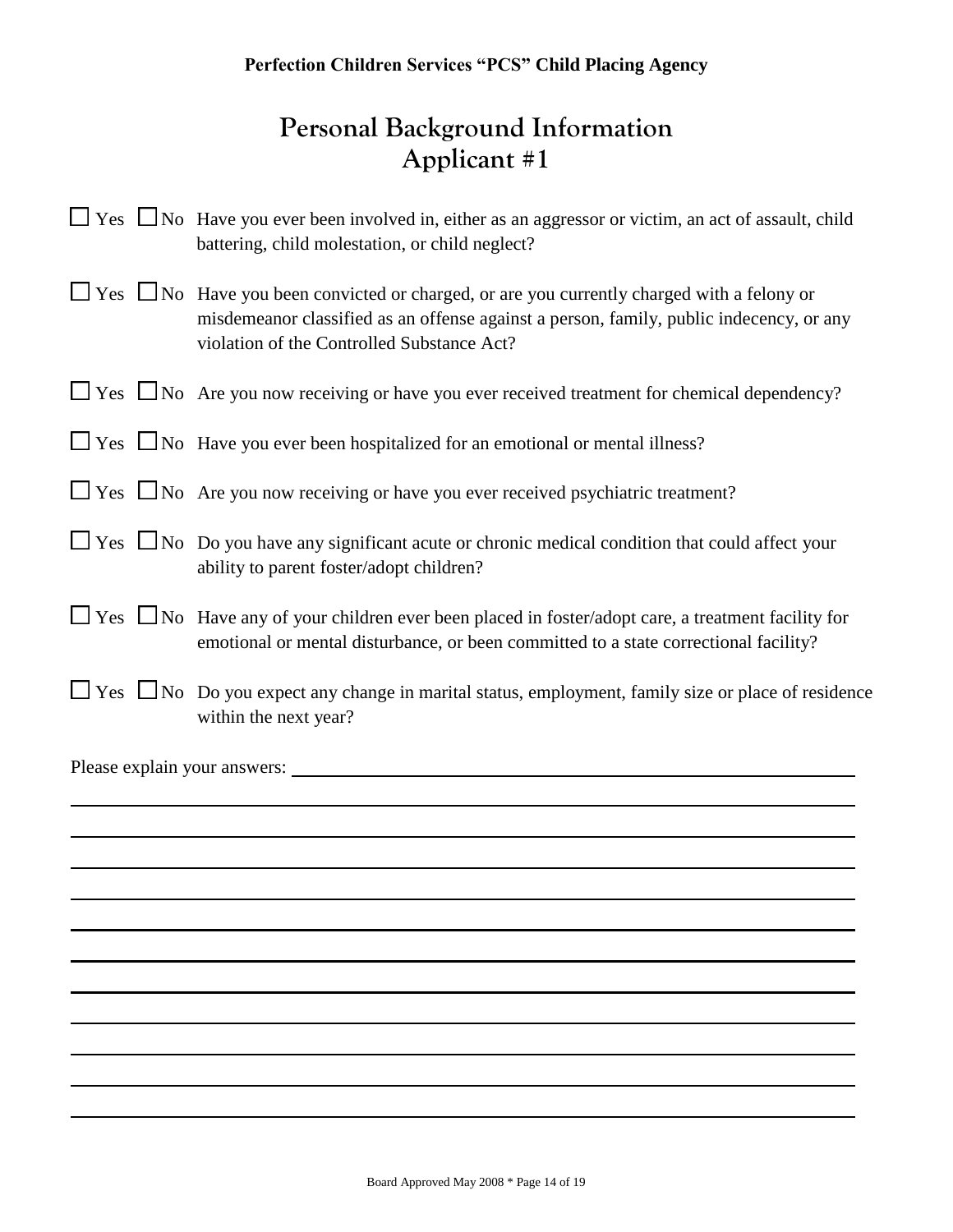## **Personal Background Information Applicant #2**

|  | $\Box$ Yes $\Box$ No Have you ever been involved in, either as an aggressor or victim, an act of assault, child<br>battering, child molestation, or child neglect?                                                                              |
|--|-------------------------------------------------------------------------------------------------------------------------------------------------------------------------------------------------------------------------------------------------|
|  | $\Box$ Yes $\Box$ No Have you been convicted or charged, or are you currently charged with a felony or<br>misdemeanor classified as an offense against a person, family, public indecency, or any<br>violation of the Controlled Substance Act? |
|  | $\Box$ Yes $\Box$ No Are you now receiving or have you ever received treatment for chemical dependency?                                                                                                                                         |
|  | $\Box$ Yes $\Box$ No Have you ever been hospitalized for an emotional or mental illness?                                                                                                                                                        |
|  | $\Box$ Yes $\Box$ No Are you now receiving or have you ever received psychiatric treatment?                                                                                                                                                     |
|  | $\Box$ Yes $\Box$ No Do you have any significant acute or chronic medical condition that could affect your<br>ability to parent foster/adopt children?                                                                                          |
|  | $\Box$ Yes $\Box$ No Have any of your children ever been placed in foster/adopt care, a treatment facility for<br>emotional or mental disturbance, or been committed to a state correctional facility?                                          |
|  | $\Box$ Yes $\Box$ No Do you expect any change in marital status, employment, family size or place of residence<br>within the next year?                                                                                                         |
|  |                                                                                                                                                                                                                                                 |
|  |                                                                                                                                                                                                                                                 |
|  |                                                                                                                                                                                                                                                 |
|  |                                                                                                                                                                                                                                                 |
|  |                                                                                                                                                                                                                                                 |
|  |                                                                                                                                                                                                                                                 |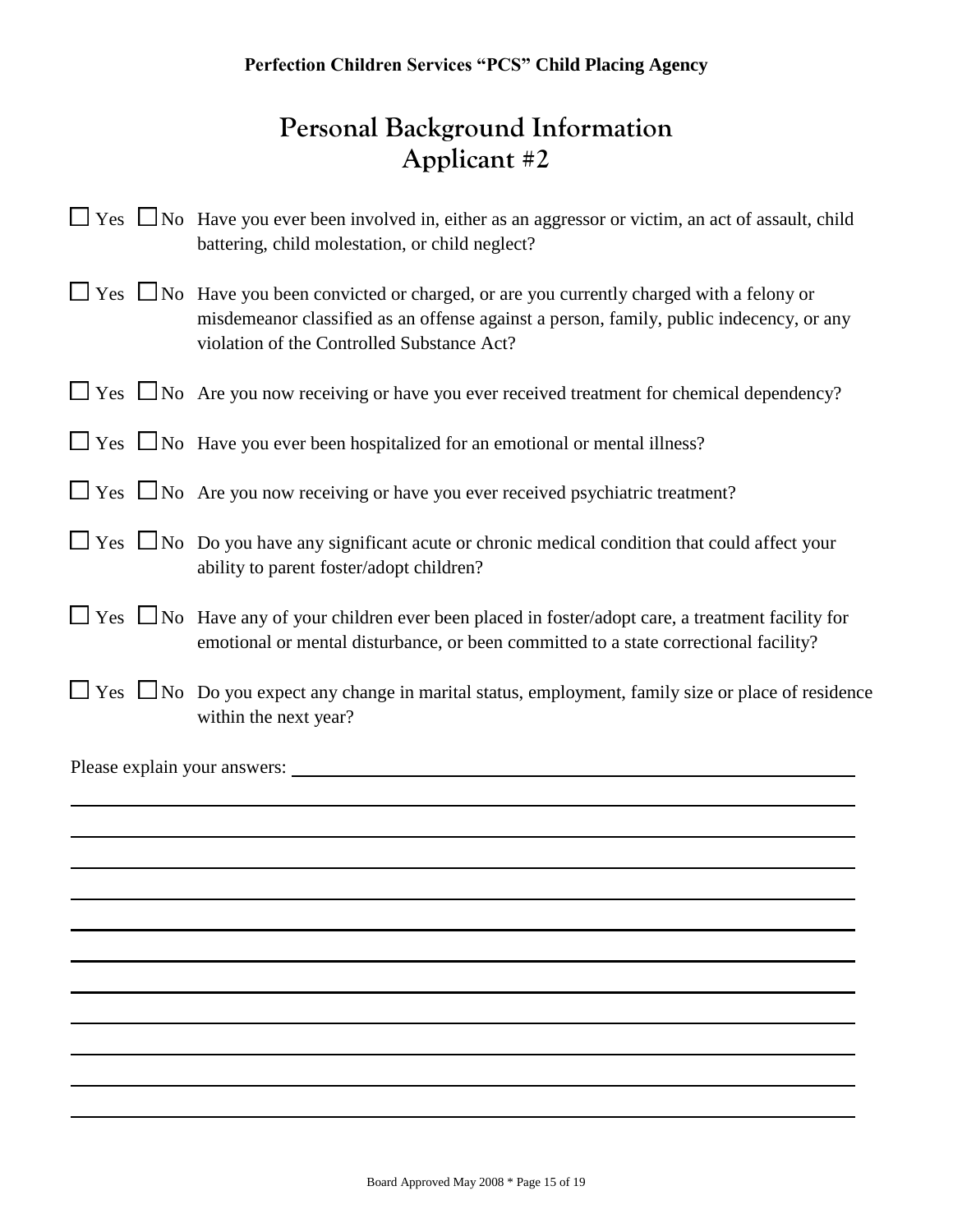## **Criminal Record Check**

In accordance with Perfection Children Services policy and Texas Department of Protective and Regulatory Services licensing standards, a criminal background check is conducted on all foster/adopt parent applicants to determine whether any offenses have been committed which might adversely affect foster/adopt parenting eligibility. **This policy applies to any resident of the foster home over the age of 14 (excluding other foster children).** Perfection Children Services staff must visually verify the valid ID or Social Security Card. To comply with this policy, please furnish the following information (use additional sheets if necessary):

### **Applicant #1:**

|                      | Social Security Number: Social Security Number:                                                                                                                                                                                     |                                                             |  |  |  |
|----------------------|-------------------------------------------------------------------------------------------------------------------------------------------------------------------------------------------------------------------------------------|-------------------------------------------------------------|--|--|--|
|                      |                                                                                                                                                                                                                                     |                                                             |  |  |  |
|                      |                                                                                                                                                                                                                                     | Birth Date: Birth Place: Birth Place: Ethnicity: Ethnicity: |  |  |  |
|                      | Sex: ________ Height: ________ Weight: ________ Hair Color: _______ Eye Color: _______                                                                                                                                              |                                                             |  |  |  |
|                      | Please list all cities you have lived in:                                                                                                                                                                                           |                                                             |  |  |  |
|                      |                                                                                                                                                                                                                                     |                                                             |  |  |  |
| <b>Applicant #2:</b> |                                                                                                                                                                                                                                     |                                                             |  |  |  |
|                      | Social Security Number: Social Security Number:                                                                                                                                                                                     |                                                             |  |  |  |
|                      |                                                                                                                                                                                                                                     |                                                             |  |  |  |
|                      | Birth Date: Birth Place: Birth Place: Ethnicity:                                                                                                                                                                                    |                                                             |  |  |  |
|                      | Sex: Height: Weight: Weight: Hair Color: Eye Color:                                                                                                                                                                                 |                                                             |  |  |  |
|                      |                                                                                                                                                                                                                                     |                                                             |  |  |  |
|                      |                                                                                                                                                                                                                                     |                                                             |  |  |  |
|                      |                                                                                                                                                                                                                                     |                                                             |  |  |  |
|                      |                                                                                                                                                                                                                                     |                                                             |  |  |  |
|                      | Other Resident (14 years old or older):                                                                                                                                                                                             |                                                             |  |  |  |
|                      | Social Security Number: <u>Contract Communication</u> Contract Contract Contract Contract Contract Contract Contract Contract Contract Contract Contract Contract Contract Contract Contract Contract Contract Contract Contract Co |                                                             |  |  |  |
|                      |                                                                                                                                                                                                                                     |                                                             |  |  |  |
|                      | Birth Date: Birth Place: Birth Place: Ethnicity:                                                                                                                                                                                    |                                                             |  |  |  |
|                      | Sex: _________ Height: __________ Weight: __________ Hair Color: ________ Eye Color: _______                                                                                                                                        |                                                             |  |  |  |
|                      |                                                                                                                                                                                                                                     |                                                             |  |  |  |
|                      |                                                                                                                                                                                                                                     |                                                             |  |  |  |
|                      |                                                                                                                                                                                                                                     |                                                             |  |  |  |
|                      |                                                                                                                                                                                                                                     |                                                             |  |  |  |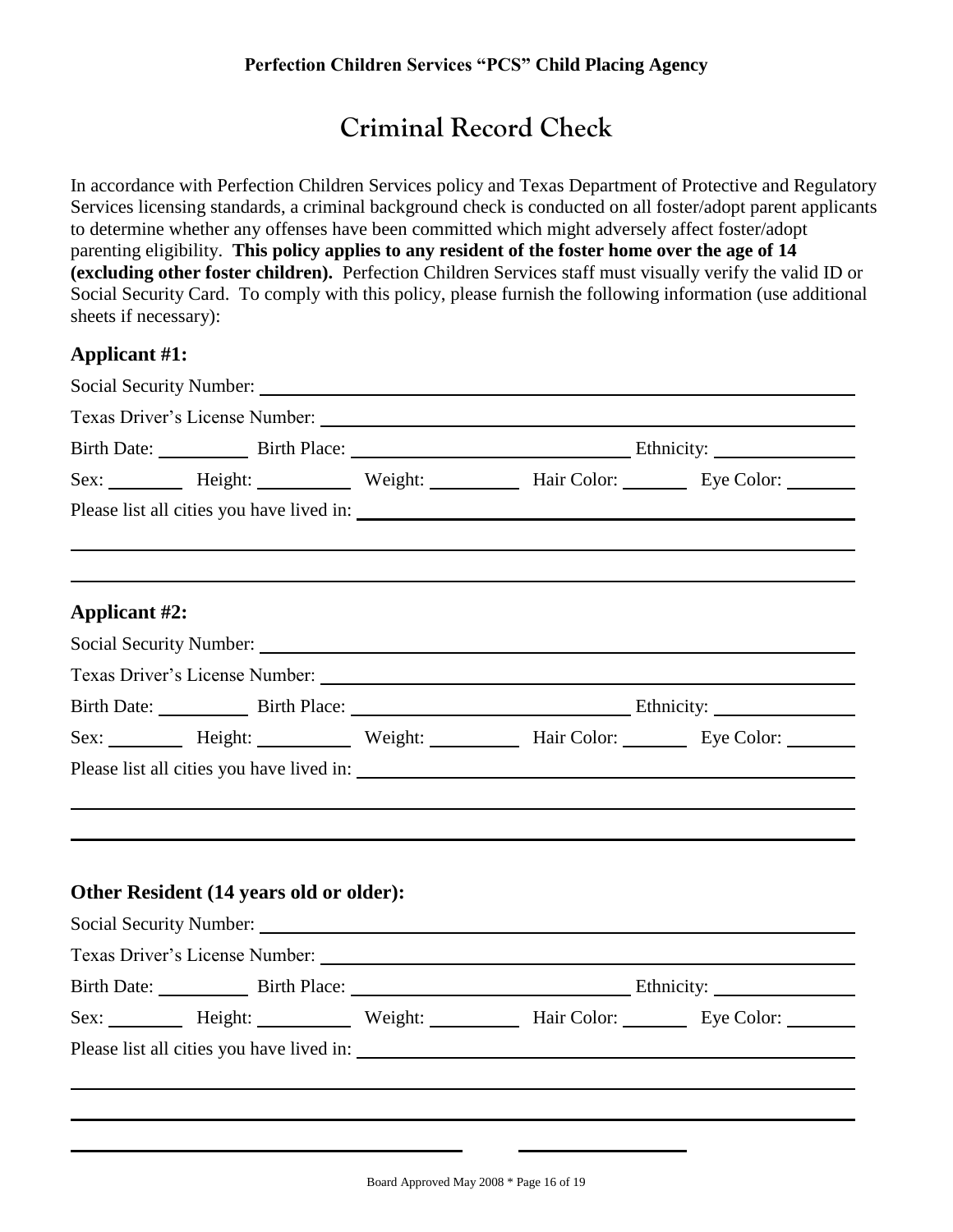| Signature of Other Resident                                                                  |  | Date                                             |  |  |
|----------------------------------------------------------------------------------------------|--|--------------------------------------------------|--|--|
| Other Resident (14 years old or older):                                                      |  |                                                  |  |  |
| Social Security Number: National Security Number:                                            |  |                                                  |  |  |
|                                                                                              |  |                                                  |  |  |
|                                                                                              |  | Birth Date: Birth Place: Birth Place: Ethnicity: |  |  |
| Sex: _________ Height: __________ Weight: __________ Hair Color: ________ Eye Color: _______ |  |                                                  |  |  |
|                                                                                              |  |                                                  |  |  |
|                                                                                              |  |                                                  |  |  |
| <b>Signature of Other Resident</b>                                                           |  | Date                                             |  |  |
| Other Resident (14 years old or older):                                                      |  |                                                  |  |  |
|                                                                                              |  |                                                  |  |  |
| Texas Driver's License Number:                                                               |  |                                                  |  |  |
| Birth Date: Birth Place: Birth Place: Ethnicity:                                             |  |                                                  |  |  |
| Sex: Height: Weight: Weight: Hair Color: Eye Color:                                          |  |                                                  |  |  |
|                                                                                              |  |                                                  |  |  |
|                                                                                              |  |                                                  |  |  |
|                                                                                              |  |                                                  |  |  |
|                                                                                              |  |                                                  |  |  |
| <b>Signature of Other Resident</b>                                                           |  | Date                                             |  |  |
|                                                                                              |  |                                                  |  |  |
|                                                                                              |  |                                                  |  |  |
| Other Resident (14 years old or older):                                                      |  |                                                  |  |  |
| Social Security Number: Social Security Number:                                              |  |                                                  |  |  |
|                                                                                              |  |                                                  |  |  |
| Birth Date: Birth Place: Birth Place: Ethnicity: Ethnicity:                                  |  |                                                  |  |  |
| Sex: _________ Height: __________ Weight: __________ Hair Color: ________ Eye Color: _______ |  |                                                  |  |  |
|                                                                                              |  |                                                  |  |  |
|                                                                                              |  |                                                  |  |  |
|                                                                                              |  |                                                  |  |  |
|                                                                                              |  |                                                  |  |  |
| <b>Signature of Other Resident</b>                                                           |  | Date                                             |  |  |

Board Approved May 2008 \* Page 17 of 19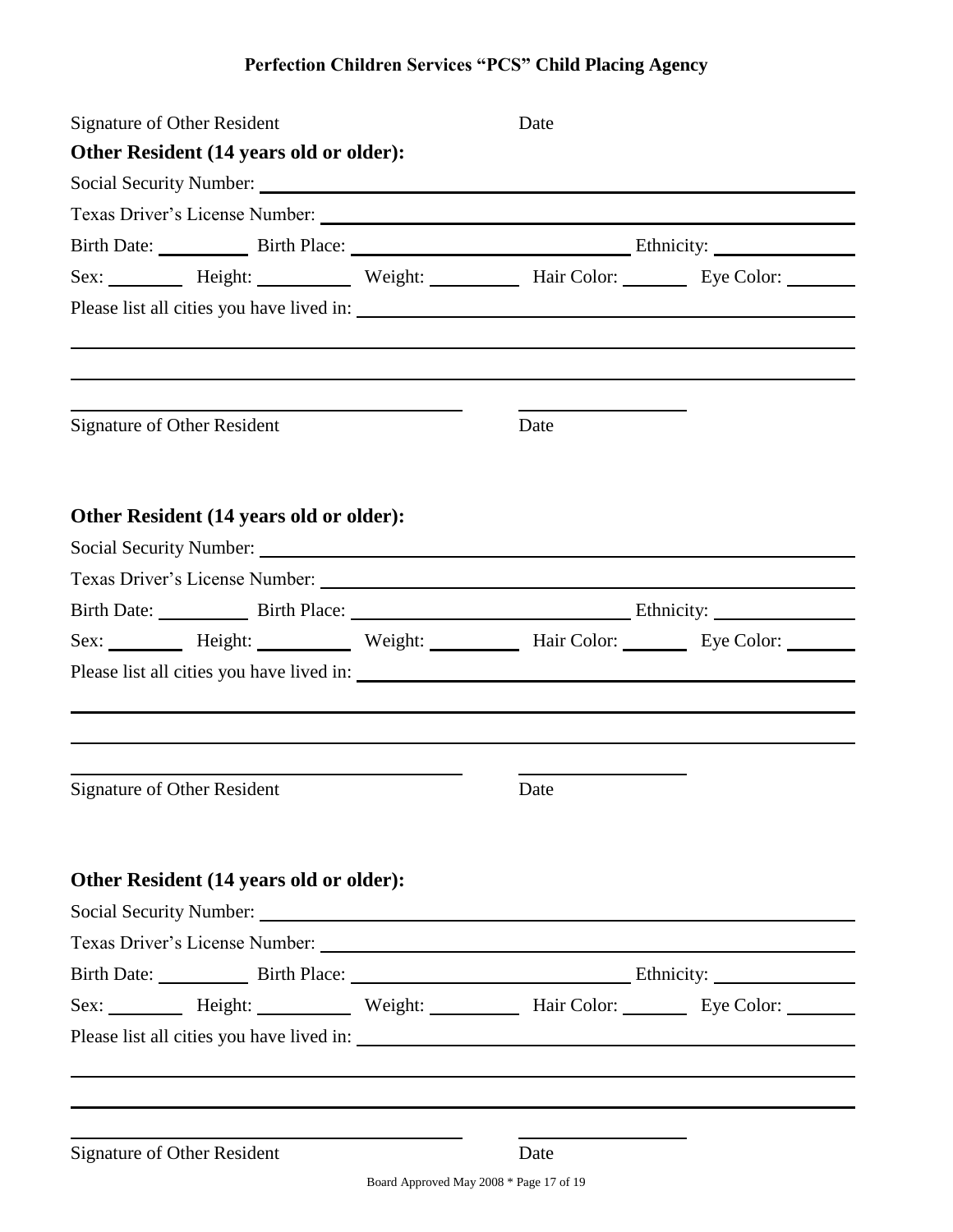## **No Obligation Acknowledgement**

### **Applicant #1**

The undersigned acknowledges that he/she is not obligated to provide foster/adopt care, nor is PCS CPA obligated to assign, or actively seek to assign, a foster/adopt child to the applicant.

Signature of Applicant #1 Date

### **Applicant #2**

The undersigned acknowledges that he/she is not obligated to provide foster/adopt care, nor is PCS CPA obligated to assign, or actively seek to assign, a foster/adopt child to the applicant.

Signature of Applicant #2 Date

## **Release of Information**

### **Applicant #1**

I hereby declare the information I have provided on this foster/adopt parent application to be true and complete to the best of my knowledge. I understand that any misstatement or omission of fact(s) on this application could be considered cause for disapproval as a foster/adopt parent.

I authorize Perfection Children Services to obtain any information that would assist in the evaluation of my application to participate in the foster/adopt care program.

As part of PCS CPA's matching process, I authorize PCS personnel upon request may elicit additional personal information from the applicant.

Signature of Applicant #1 Date

### **Applicant #2**

I hereby declare the information I have provided on this foster/adopt parent application to be true and complete to the best of my knowledge. I understand that any misstatement or omission of fact(s) on this application could be considered cause for disapproval as a foster/adopt parent.

I authorize PCS CPA to obtain any information that would assist in the evaluation of my application to participate in the foster/adopt care program.

As part of PCS CPA's matching process, I authorize PCS personnel upon request may elicit additional personal information from the applicant.

Signature of Applicant #2 Date